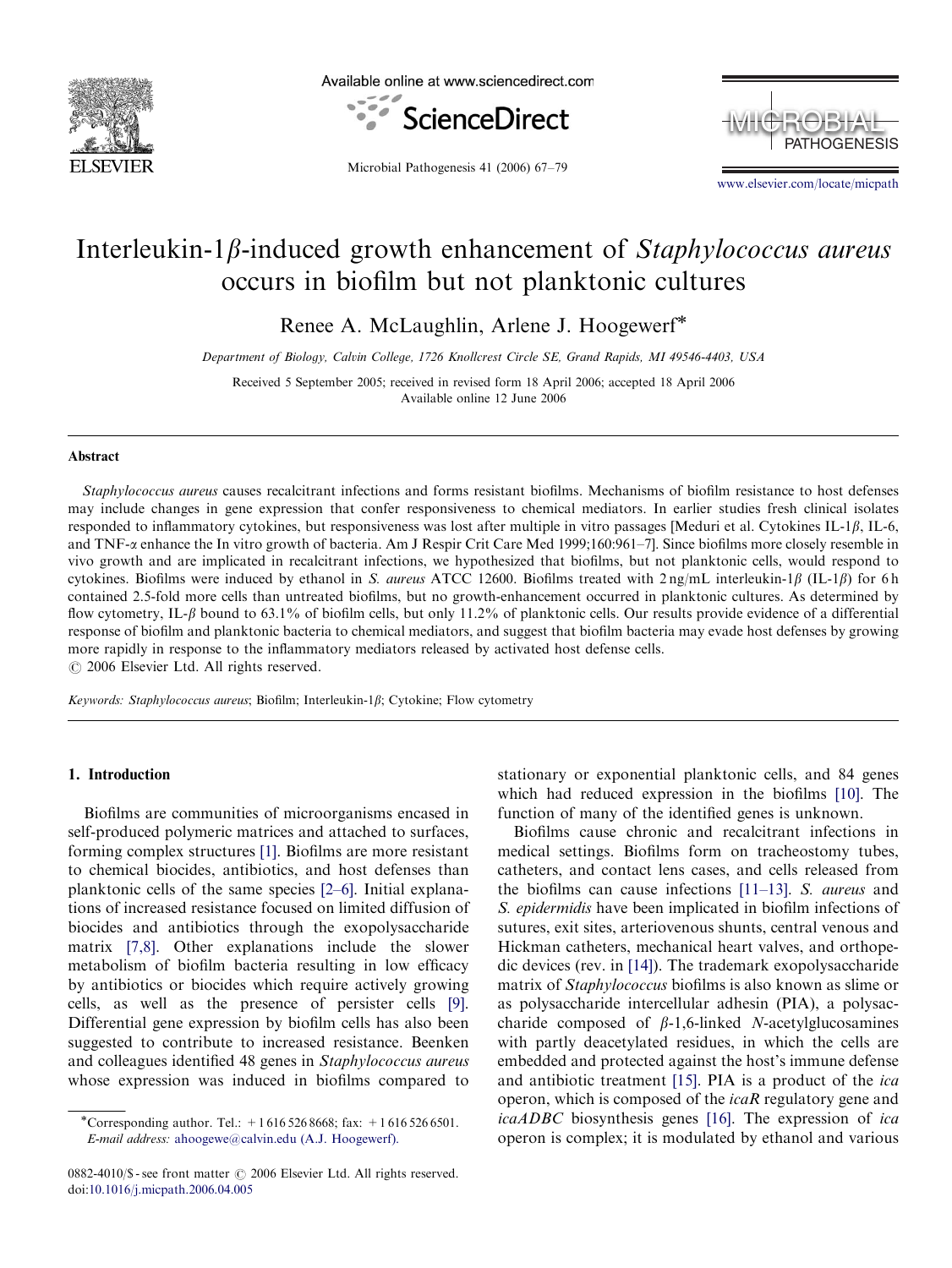environmental conditions [\[17\],](#page-11-0) and is influenced by the alternative sigma factor  $sigB$  [\[18\]](#page-11-0) and the repressor icaR [\[19\]](#page-11-0). The DNA-binding protein SarA appears to be essential for ica gene expression and biofilm formation [\[10,20\].](#page-11-0)

Cytokines produced by cells of the innate immune system have bidirectional effects on the elimination of invading microbes. Invading microbes trigger an inflammatory response mediated in part by the proinflammatory cytokines IL-1 $\beta$ , TNF- $\alpha$ , MIP-1 $\alpha$ , and IL-6, largely secreted by early responding monocytes and macrophages. While generally thought to be necessary for bacterial clearance [\[21–23\],](#page-11-0) some patients with elevated levels of cytokines have more frequent bacterial infections [\[24,25\]](#page-11-0), suggesting that cytokines stimulate bacterial growth. However, observation of acquired impairment of neutrophil chemotaxis in patients receiving IL-2 therapy suggests that impairment of host defense cell function may be responsible for elevated bacterial levels rather than growth promoting effects of cytokines on bacteria [\[26\]](#page-11-0).

Several in vitro studies demonstrate growth promotion by cytokines in fresh clinical isolates of Escherichia coli, S. aureus, Pseudomonas aeruginosa, Acinetobacter spp., and Mycobacterium avium [\[27–32\].](#page-11-0) Lee and co-workers [\[33\]](#page-11-0) used the same strains of bacteria in vivo and in vitro to examine the effects of cytokines on bacterial growth promotion and for recruitment of antibacterial host cells. TNF- $\alpha$  increased the in vitro growth of E. coli. However, in vivo, TNF- $\alpha$ -/- mice had higher mortality than wild-type mice when inoculated with bacteria, due to impaired neutrophil recruitment. This suggests that while  $TNF-\alpha$ did increase the growth of bacteria, normal neutrophil recruitment negated this effect. When animals were made leukopenic, bacterial counts were 100-fold higher in  $TNF+/+$  mice than  $TNF-/-$  mice, indicating that bacteria can use  $TNF-\alpha$  as a growth factor in vivo, and that in immunocompromised patients, this bacterial growth promotion may be detrimental [\[33\].](#page-11-0)

Studies of the effects of cytokines on growth promotion of bacteria have been hampered by the inability to consistently observe growth promotion in the in vitro systems used. While Porat and colleagues [\[27\]](#page-11-0) originally reported the growth promotion of virulent E. coli by IL-1, other researchers were unable to repeat the experiments [\[34\]](#page-11-0). Porat and colleagues further experimented and noted a loss of IL-1 responsiveness upon passaging bacteria in serum or in broth, or upon storage at  $-20$  °C [\[35\]](#page-11-0). In the studies with fresh clinical isolates of S. aureus, P. aeruginosa, and Acinetobacter spp. [\[31\]](#page-11-0), the authors document the loss of cytokine responsiveness after six in vitro passages. We hypothesize that the variation observed by these researchers is due to the loss of the biofilm phenotype after several in vitro passages in liquid growth media. Since biofilm conditions more closely resemble in vivo growth and are often implicated in recalcitrant infections, we hypothesize that bacterial growth enhancement in response to mammalian cytokines is dependent upon gene products selectively expressed during growth as biofilms rather than as planktonic cells. The ability of biofilms to preferentially utilize the cytokines expressed by activated inflammatory cells for their own growth promotion may contribute to the increased resistance of biofilm bacteria to host defenses in comparison to planktonic cells. Determining the in vitro conditions necessary to study bacterial responsiveness to cytokines will allow for the elucidation of the molecular mechanisms involved, and may lead to new molecular targets for the treatment of bacterial biofilm infections.

## 2. Results

## 2.1. Biofilm formation in S. aureus is strain and density dependent

Biofilm formation within single species of bacteria can vary by strain, and small genetic variations also exist between strains. Since we wished to examine cytokineresponsiveness in readily available, non-clinical isolates of bacteria of the same genetic background, we tested the environmental stressor, ethanol, which enhanced biofilm formation in S. epidermidis [\[17\]](#page-11-0). After overnight treatment of four staphylococci species in the presence and absence of 4% ethanol, adherent biofilm cells were quantitated by crystal violet staining. The results of this experiment demonstrated three aspects of biofilm formation. First, biofilm formation without ethanol addition was strain-specific ([Fig. 1](#page-2-0)); little biofilm formation was observed in S. aureus ATCC 6538 and S. aureus ATCC 12600 without ethanol addition, while biofilms formed readily in S. aureus ATCC 25923 and S. epidermidis ATCC 35984, a known biofilm-forming strain [\[15\].](#page-11-0) Second, biofilm formation in the presence of ethanol was also strain-specific. There was no effect of ethanol on biofilm formation for S. aureus ATCC 6538 and S. epidermidis ATCC 35984, while formation was enhanced by 50–100% for S. aureus ATCC 25923; this change was significant at the low- and mid-cellseeding densities  $(P<0.05)$ . One strain, S. *aureus* ATCC 12600, showed large increases (2- to 5-fold) in biofilm formation in the presence of 4% ethanol when seeded at the hi- and mid-cell-seeding densities  $(P<0.005)$ . Third, cell-seeding density at the initiation of the experiment affected biofilm formation. For S. aureus ATCC 12600 and S. epidermidis ATCC 35984, biofilm formation was not observed, regardless of ethanol concentration, at the lowest cell seeding density (final  $OD_{600} = 0.02$ ), even though biofilms were able to form at higher densities. Based on the observation that minimal biofilm formation occurred without ethanol treatment, and that biofilm formation was consistently increased several-fold in the presence of ethanol, S. aureus ATCC 12600 was chosen as an experimental strain to study differential responses to cytokines in cells growing as biofilms or as planktonic cells.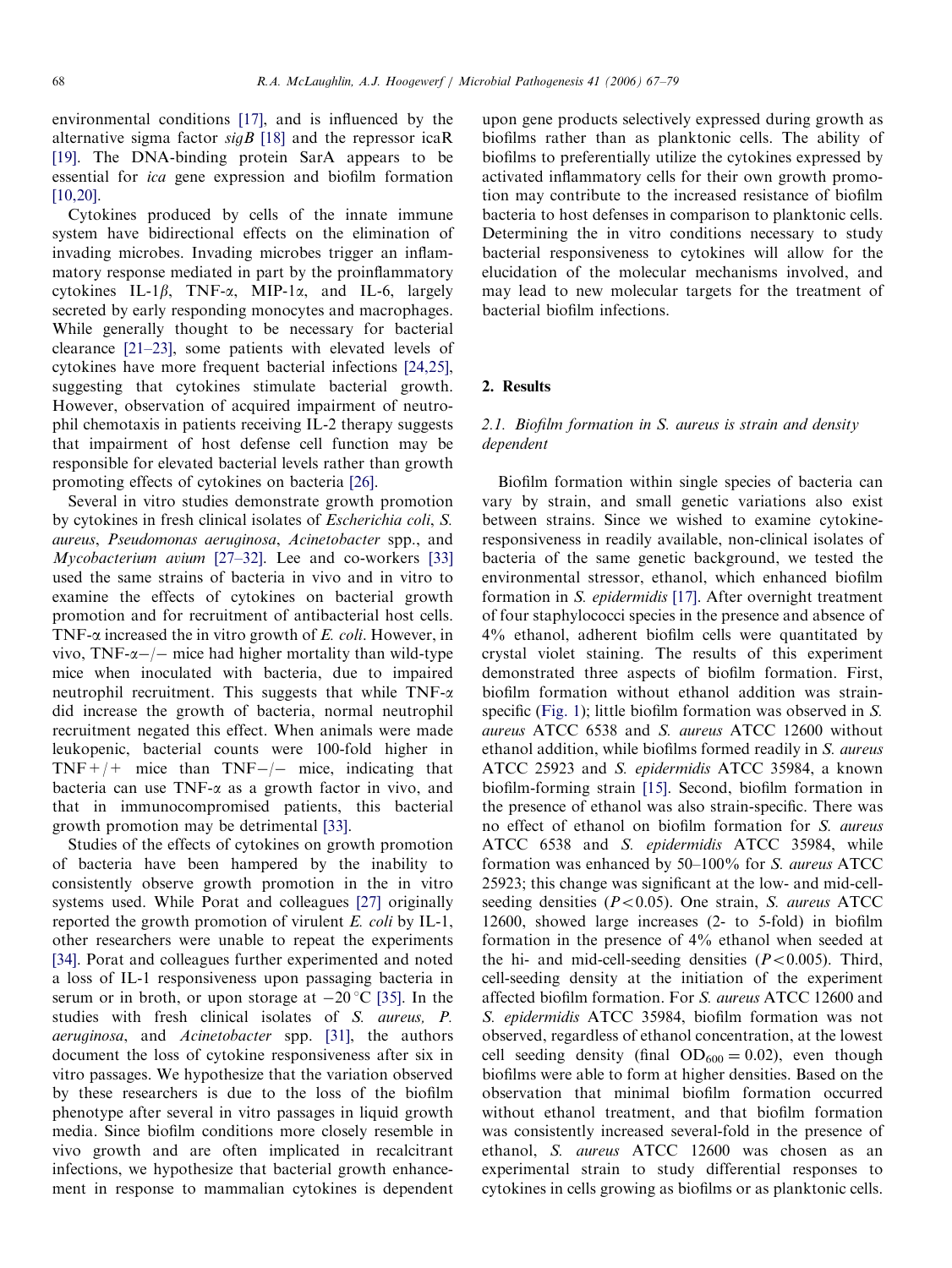<span id="page-2-0"></span>

Fig. 1. Induction of Biofilm phenotype by 4% ethanol is dependent on cell seeding density and bacterial strain. Three-hour bacterial suspensions were used to seed 96-well tissue culture plates at a high density (OD<sub>600</sub> = 0.08), medium density (OD<sub>600</sub> = 0.04), and low density (OD<sub>600</sub> = 0.02), using TSB medium containing 0.25% glucose. Biofilms were allowed to form overnight in the presence and absence of 4% ethanol and were quantified by crystal violet staining. Each bar represents the mean  $\pm$  SEM of triplicate samples. The experiment shown is representative of two experiments. A two-tailed *t*-test was used for statistical analysis to compare biofilm formation in the presence and absence of  $4\%$  ethanol. \*P<0.05. \*\*P<0.005.

# 2.2. Expression of icaD is upregulated in biofilms of S. aureus

 $3.0$ 

Since staphylococcal biofilms are known to produce large amounts of PIA, we examined the expression of the ica operon and two other genes in ethanol-treated and untreated cells of the three S. aureus strains used in Fig. 1. For S. aureus ATCC 6538, biofilms do not form in the presence of ethanol, so RNA was isolated from nonadherent cells only. For S. aureus ATCC 12600, ethanoltreatment resulted in primarily adherent cells, and untreated cells were primarily non-adherent, so adherent and non-adherent cells were used for RNA isolation. S. aureus ATCC 25923 forms biofilms regardless of ethanol treatment, so RNA was isolated from adherent cells only. Purified RNA was subjected to real-time reverse transcriptase polymerase chain reaction (RT-PCR), a method that generates curves for determining the relative levels of specific transcripts present in the original RNA sample. The cycle number at which product formation exceeds a threshold value,  $C_t$ , is directly proportional to initial transcript levels. High abundance transcripts have low  $C_t$ values, and low abundance transcripts have high  $C_t$  values. So that increased expression correlates with an increased value, [Table 1](#page-3-0) shows the values expressed as the reciprocal of  $C_t$  (1/ $C_t$ ), and all data are normalized to the constitutively expressed gene,  $gyrB$  [\[36\]](#page-11-0). The expression of icaD in the untreated cultures was lowest in S. aureus ATCC 6538 with a value of  $0.68 \pm 0.01$ , was intermediate in S. aureus ATCC 12600 with a value of  $0.88 \pm 0.02$ , and was highest in S. aureus ATCC 25923, with a value of  $1.07 \pm 0.04$  (all differences were significant;  $P < 0.01$ ). Treatment with 4% ethanol did result in a higher icaD expression in S. aureus ATCC 6538, but the increased expression was not as high as expression in the other two strains. Treatment of S. aureus ATCC 12600 cultures with ethanol resulted in a significant increase in icaD gene expression, from  $0.88+0.02$  to  $1.20+0.10$  (P < 0.01); the values from the ethanol-induced S. aureus ATCC 12600 were similar to the always-adherent S. aureus ATCC 25923. There was no significant difference in *atl* gene expression, an autolysin previously identified as involved in biofilm formation [\[37\]](#page-11-0), in untreated cultures of the three strains. Treatment with ethanol resulted in a significant reduction in gene expression in S. aureus ATCC 6538, and increased expression in S. aureus ATCC 12600, although this increase was not considered statistically significant. Expression of a different autolysin gene,  $lytM$ , known to be regulated by the staphylococcal accessory regulator [\[38\]](#page-11-0), was significantly lower in untreated S. aureus ATCC 6538 cultures than in the other strains ( $P < 0.05$ ). Treatment with ethanol resulted in significant increases in expression in both S. aureus ATCC 6538 and S. aureus ATCC 12600 ( $P < 0.05$ ). Products of the expected size were produced in the RT-PCR reactions, indicating that the fluorescence values observed correlate with the expected PCR product (data not shown). These gene-expression studies verify that treating S. aureus ATCC 12600 and S. aureus ATCC 6538 cells with ethanol results in increased expression of the  $lytM$  and the *ica* operon. In addition, cells were adherent in cultures with *icaD* expression levels  $1.05\pm0.02$ or above, and cells were not adherent in cultures with icaD expression levels  $0.88 \pm 0.02$  or below, suggesting that biofilm phenotype is associated with the expression of this operon, similar to what is known about ica expression in S. epidermidis. Biofilm induction of S. aureus ATCC 12600 by ethanol provides a useful model for studying differential gene expression in biofilm and planktonic bacteria.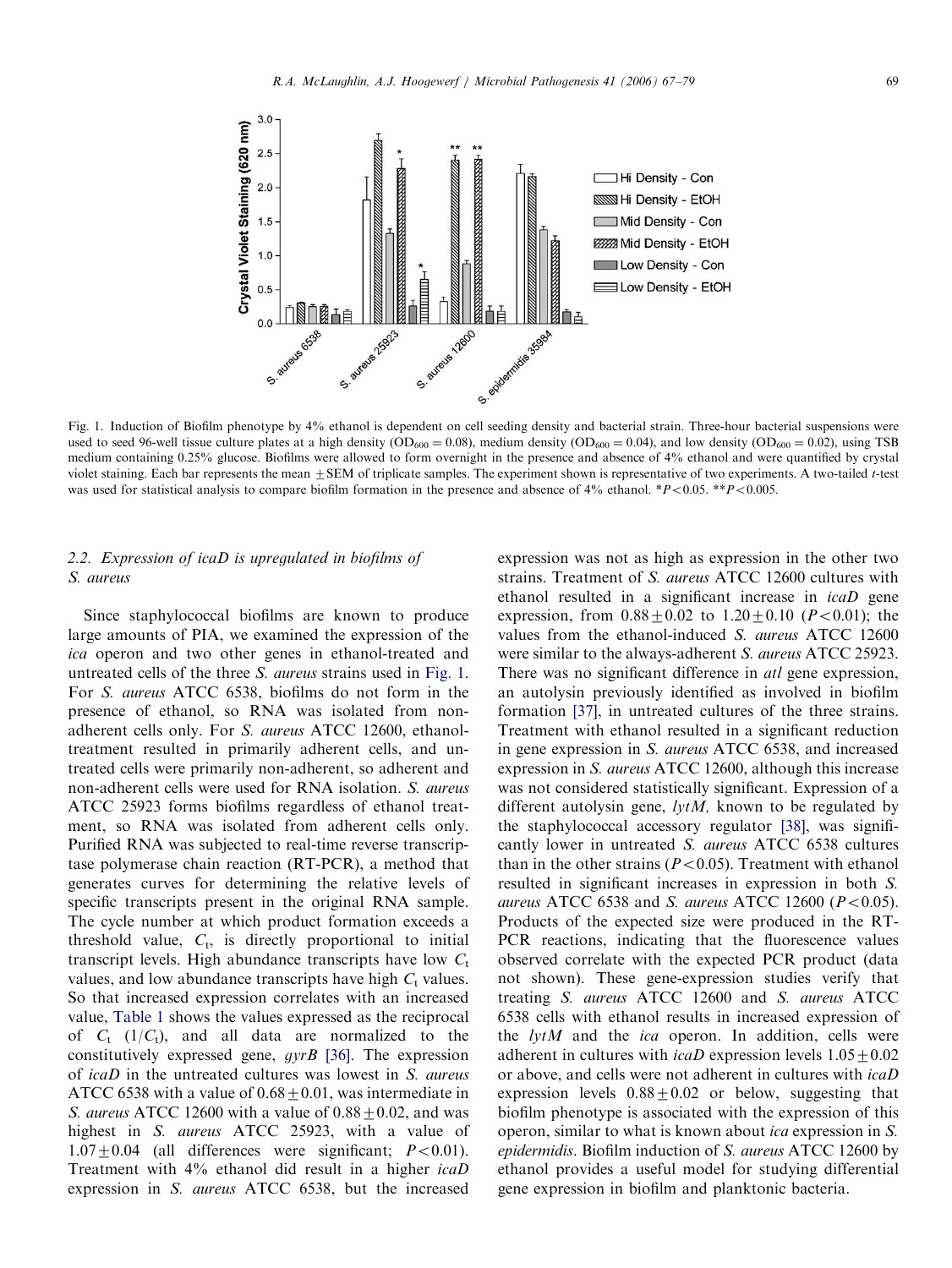| Real-time RT-PCR analysis of gene expression in cultures of S. <i>aureus</i> ATCC 6538, S. <i>aureus</i> ATCC 12600, and S. <i>aureus</i> ATCC 25923 |                |                                    |                                    |                                    |
|------------------------------------------------------------------------------------------------------------------------------------------------------|----------------|------------------------------------|------------------------------------|------------------------------------|
| Gene/gyrB $(1/C_t/1/C_t)$                                                                                                                            |                |                                    |                                    |                                    |
| EtOH                                                                                                                                                 | Adherent       | icab                               | Atl                                | lvtM                               |
|                                                                                                                                                      | N <sub>0</sub> | $0.68 \pm 0.01^{\rm d,e,g,i,k}$    | $0.90 + 0.04$                      | $0.50 \pm 0.02^{\text{d,e,h,j,l}}$ |
|                                                                                                                                                      | N <sub>0</sub> |                                    | $0.76 \pm 0.06^{\text{e},h,j}$     | $0.60 + 0.03^b$                    |
|                                                                                                                                                      | N <sub>0</sub> | $0.88 \pm 0.02^{\text{a,c,g,i,k}}$ | $1.00 + 0.04^c$                    | $0.70 + 0.04^{\text{a},\text{h}}$  |
|                                                                                                                                                      | <b>Yes</b>     | $1.20 \pm 0.10^{a,c,e}$            | $1.22 + 0.19^d$                    | $0.91 + 0.16^{b,f}$                |
|                                                                                                                                                      | Yes            | $1.07 + 0.04^{\text{a,c,e}}$       | $0.97 + 0.02^d$                    | $0.69 + 0.04^b$                    |
|                                                                                                                                                      |                |                                    | $0.78 \pm 0.02^{\text{b,e,g,i,k}}$ |                                    |

Real-time RT-PCR analysis of gene expression in cultures of S. aureus ATCC 6538, S. aureus ATCC 12600, and S. aureus ATCC 25923

Data (mean ± SE) were obtained from two experiments performed in duplicate for S. aureus ATCC 6538 and S. aureus ATCC 25923 and from four experiments performed in duplicate for S. aureus ATCC 12600. Two-tailed t-tests were used for statistical analysis and the following significant differences were noted:

ATCC 25923 + Yes  $1.05 \pm 0.02^{a,c,e}$   $0.92 \pm 0.01$   $0.65 \pm 0.04^{b}$ 

 ${}^{8}P<0.01$  and  ${}^{6}P<0.05$  compared to non-ethanol-treated *S. aureus* ATCC 6538.

 ${}^{\circ}P$  < 0.01 and  ${}^{\circ}P$  < 0.05 compared to ethanol-treated *S. aureus* ATCC 6538.

 ${}^{\circ}P$  < 0.01 and  ${}^{\circ}P$  < 0.05 compared to non-ethanol-treated *S. aureus* ATCC 12600.<br> ${}^{\circ}P$  < 0.01 and  ${}^{\circ}P$  < 0.05 compared to ethanol-treated *S. aureus* ATCC 12600.

 ${}^{8}P<0.01$  and  ${}^{h}P<0.05$  compared to ethanol-treated *S. aureus* ATCC 12600.

 $\frac{p}{P}$ <0.01 and  $\frac{p}{P}$ <0.05 compared to non-ethanol-treated *S. aureus* ATCC 25923.

 $P < 0.01$  and  $\frac{1}{P} < 0.05$  compared to ethanol-treated *S. aureus* ATCC 25923.

#### 2.3. IL-1 $\beta$  enhances S. aureus growth in biofilm but not planktonic cultures

To determine if cytokine responsiveness is dependent on biofilm growth, we used one cytokine, IL-1 $\beta$ , and induced biofilm formation in S. aureus ATCC 12600, using similar conditions to those described by Meduri [\[31\]](#page-11-0) for cytokine studies with fresh clinical isolates of S. aureus. Biofilm and planktonic S. aureus ATCC 12600 cultures were prepared by overnight incubation of bacteria in the presence and absence of 4% ethanol. IL-1 $\beta$  was added to triplicate wells of both biofilm and planktonic bacteria. Previous experi-ments [\[31\]](#page-11-0) using clinical isolates of S. *aureus* indicated that the maximal growth enhancing effect was observed between 1 and  $10 \text{ ng/mL}$  during a 6h treatment with IL- $1\beta$ , so  $2 \text{ ng/mL}$  was selected for use in these experiments. After 6 h the cells were harvested and enumerated using the LIVE/DEAD fluorescent stain. The results of multiple experiments comparing IL-1 $\beta$ -treated to untreated cultures are shown in Fig. 2. For biofilm cultures, IL-1 $\beta$  treatment resulted in a significant average 2.5-fold increase in the number of bacteria during the 6 h period  $(P<0.01)$ . There was no difference in the number of bacteria in the IL-1 $\beta$ treated and untreated planktonic cultures ( $P = 0.528$ ). In three experiments where bacteria were enumerated by traditional plate counts on TSA, a 6h treatment with  $2$  ng/mL IL-1 $\beta$  resulted in a significant 3.4-fold increase in biofilm cultures  $(100\% \pm 2.4\% \text{ SEM vs. } 345\% \pm 41\%$ SEM;  $P = 0.000527$ , but no increase in planktonic cultures  $(100\% \pm 3.3\% \text{ SEM} \text{ vs. } 101\% \pm 13\% \text{ SEM};$  $P = 0.971$ .

# 2.4. Anti-IL-1 $\beta$  treatment abrogates the growth-promoting effect of  $IL-1\beta$

The growth-enhancing effect of IL-1 $\beta$  could be lessened by the addition of a polyclonal antibody to IL-1 $\beta$ . [Fig. 3](#page-4-0)



Fig. 2. Growth enhancement of Staphylococcus aureus biofilms by 6 h treatment with  $2 \text{ ng/mL}$  IL-1 $\beta$ . Biofilm and planktonic bacteria were cultured overnight in 24-well plates in TSB-0.25% glucose, the media were exchanged to RPMI-1640, and the bacteria were treated with human recombinant IL-1 $\beta$  for 6 h. The bacteria in each well were detached by scraping, and the bacteria were enumerated by LIVE/DEAD fluorescent staining. For each experiment the fluorescence data were normalized to the average data for the control wells. Data expressed are the mean  $\pm$  SEM from 10 experiments performed in triplicate for biofilms, and from 6 experiments performed in triplicate for planktonic cells. A paired, twotailed *t*-test was used for statistical analysis. \*Denotes  $P < 0.01$ . The range for the values from IL-1 $\beta$  treated cells from the multiple experiments was 120–600% for biofilm cells, and 78–112% for planktonic cells. Standard curves were prepared for each experiment and samples from curves were enumerated by standard plate counts. Converting the fluorescent data from these experiments revealed that biofilm cultures in the multiple experiments ranged from  $1.6 \times 10^8$ – $1.7 \times 10^{10}$  CFU/well, while planktonic cultures ranged from  $1.6 \times 10^8$ -1.1  $\times 10^{10}$  CFU/well. The LIVE/DEAD ratios did not differ significantly between biofilm and planktonic cells.

shows the results of three independent experiments in which treatment of biofilms with  $2 \frac{ng}{m}$  IL-1 $\beta$  resulted in a 2.9-fold enhanced growth compared to the untreated cells  $(P<0.000002)$ . Addition of an anti-IL-1 $\beta$  antibody prior to

<span id="page-3-0"></span>Table 1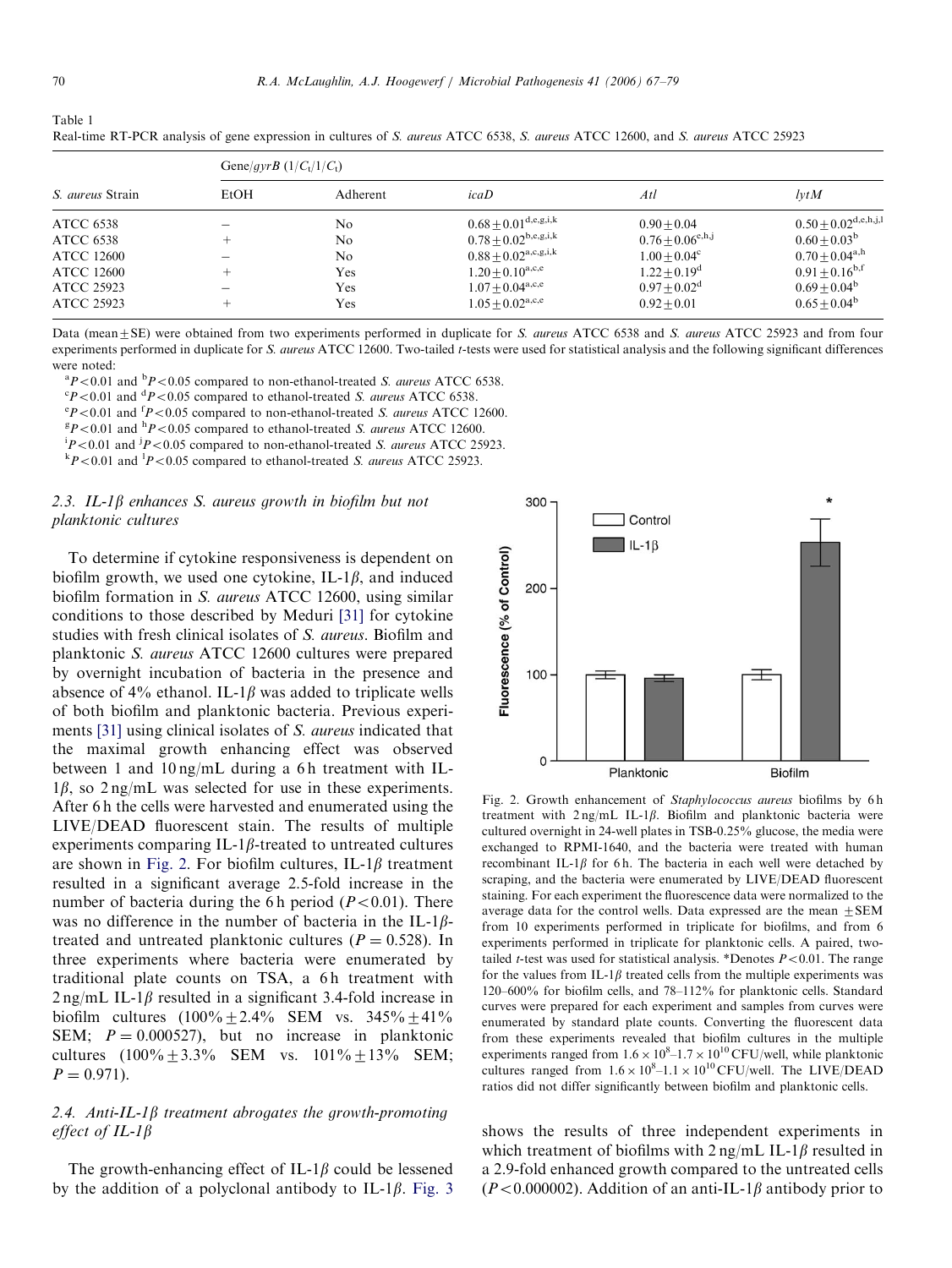Fig. 3. The growth enhancing effect of IL-1 $\beta$  on Biofilm S. aureus is lessened by a polyclonal blocking antibody against IL-1 $\beta$ . Biofilm bacteria were grown for 6h in RPMI-1640 media in the presence of a vehicle control,  $2 \text{ ng/mL IL-1}\beta$ ,  $2 \text{ ng/mL IL-1}\beta$  plus  $2 \text{ µg}$  of an affinity purified antibody to IL-1 $\beta$ , or 2 ng/mL IL-1 $\beta$  plus 2 µg of a control antibody. Bacteria were enumerated with the LIVE/DEAD fluorescent stain. Data from three independent experiments performed in triplicate were normalized to the average value obtained in control wells and are expressed as means  $\pm$  SEM. Two-tailed *t*-tests were used for statistical analysis; significant differences exist between vehicle control to IL-1 $\beta$ -treated  $(P = 0.000002)$ , between vehicle control to anti-IL-1 $\beta$  antibody-treated  $(P = 0.037)$ , between vehicle control and control antibody-treated  $(P = 0.01)$ , and between IL-1 $\beta$ -treated and the anti-IL-1 $\beta$  antibodytreated  $(P = 0.0007)$ .

<span id="page-4-0"></span>400

300

200

100

 $\mathbf 0$ 

Fluorescence (% of Control)

the addition of the IL-1 $\beta$  resulted in only a 1.5-fold enhancement of growth, significantly lower than the 2.9 fold enhancement seen with IL-1 $\beta$  treatment alone  $(P<0.00007)$ . Simultaneous treatment with  $2 \text{ ng/mL}$  IL- $1\beta$  and a control antibody resulted in a 2.4-fold increase in bacterial growth  $(P = 0.01)$ , indicating that the abrogration of growth by the anti-IL-1 $\beta$  antibody was specific.

# 2.5. IL-1 $\beta$ -induced growth enhancement occurs in a strain of S. aureus that forms biofilms without ethanol treatment

To determine if the growth-enhancing effect of IL-1 $\beta$  on biofilms could be duplicated in another strain of S. *aureus* that does not require 4% ethanol to induce biofilms, the effect of IL-1 $\beta$  on biofilm and planktonic bacteria was studied in the induced S. aureus ATCC 12600, and in S. aureus ATCC 25923, a strain that readily formed biofilms without ethanol induction, as shown in [Fig. 1](#page-2-0). Fig. 4 shows that the growth of biofilm S. aureus ATCC 12600 was enhanced 1.5-fold ( $P<0.05$ ), while there was no effect on planktonic cells, consistent with earlier observations. In S. aureus ATCC 25923, there was a 1.8-fold enhancement of biofilm growth ( $P = 0.01$ ). There was also an increase in the growth of planktonic cells, although the difference was not considered significant ( $P = 0.71$ ). This suggests that the ability to respond to IL-1 $\beta$  is not specifically related to the Fig. 4. Growth enhancement by IL-1 $\beta$  treatment also occurs in S. *aureus* strain ATCC 25923. Biofilm and planktonic bacteria were cultured overnight in 24-well plates in TSB-0.25% glucose, the media were exchanged to RPMI-1640, and the bacteria were treated with human recombinant IL-1 $\beta$  for 6h. Ethanol was used for biofilm-induction in strain ATCC 12600 but not ATCC 25923. Bacteria were enumerated with the LIVE/DEAD fluorescent stain. Data from two independent experiments performed in triplicate were normalized to the average value obtained in control wells and are expressed as means  $+SEM$ . Two-tailed t-tests were used for statistical analysis. \*Denotes  $P < 0.05$ ; \*\*denotes  $P < 0.01$ .

Biofilm

S. aureus 12600

Planktonic

**Biofilm** 

S. aureus 25923

Control

 $IL - 1B$ 

ethanol used for induction of the biofilm phenotype, but rather that gene products which confer responsiveness to the cytokine are expressed in biofilm S. aureus cultures, regardless of the mechanism of biofilm induction.

# 2.6. Dose-dependent nature of the IL- $\beta$ -induced growth enhancement of S. aureus biofilms

To determine if the growth enhancement of S. aureus biofilms by IL-1 $\beta$  is dose-dependent, we prepared overnight cultures of ethanol-induced biofilm and planktonic S. aureus ATCC 12600. IL-1 $\beta$  (0–10 ng/mL) or vehicle control was added to the cultures. After 6h bacteria were enumerated by LIVE/DEAD fluorescent staining. [Fig. 5](#page-5-0) shows that IL-1 $\beta$  caused increased growth of biofilm but not planktonic bacteria at 1, 2 and 10 ng/mL, with maximum effects observed at 10 ng/mL IL-1 $\beta$ .

# 2.7.  $^{125}$ IL-1 $\beta$  binds preferentially to biofilm rather than planktonic S. aureus

Initial experiments were performed with commercially available  $\lceil^{125}I\rceil IL-1\beta$  and biofilm cultures in order to determine the off-rate and the time needed to reach equilibrium binding so that appropriate binding conditions could be used. We determined that equilibrium was reached by 2 h at room temperature and that the half-life for dissociation of the  $\frac{125}{I}$ ]IL-1 $\beta$  from the biofilms was 2.7 min (data not shown). The very rapid off-rate required

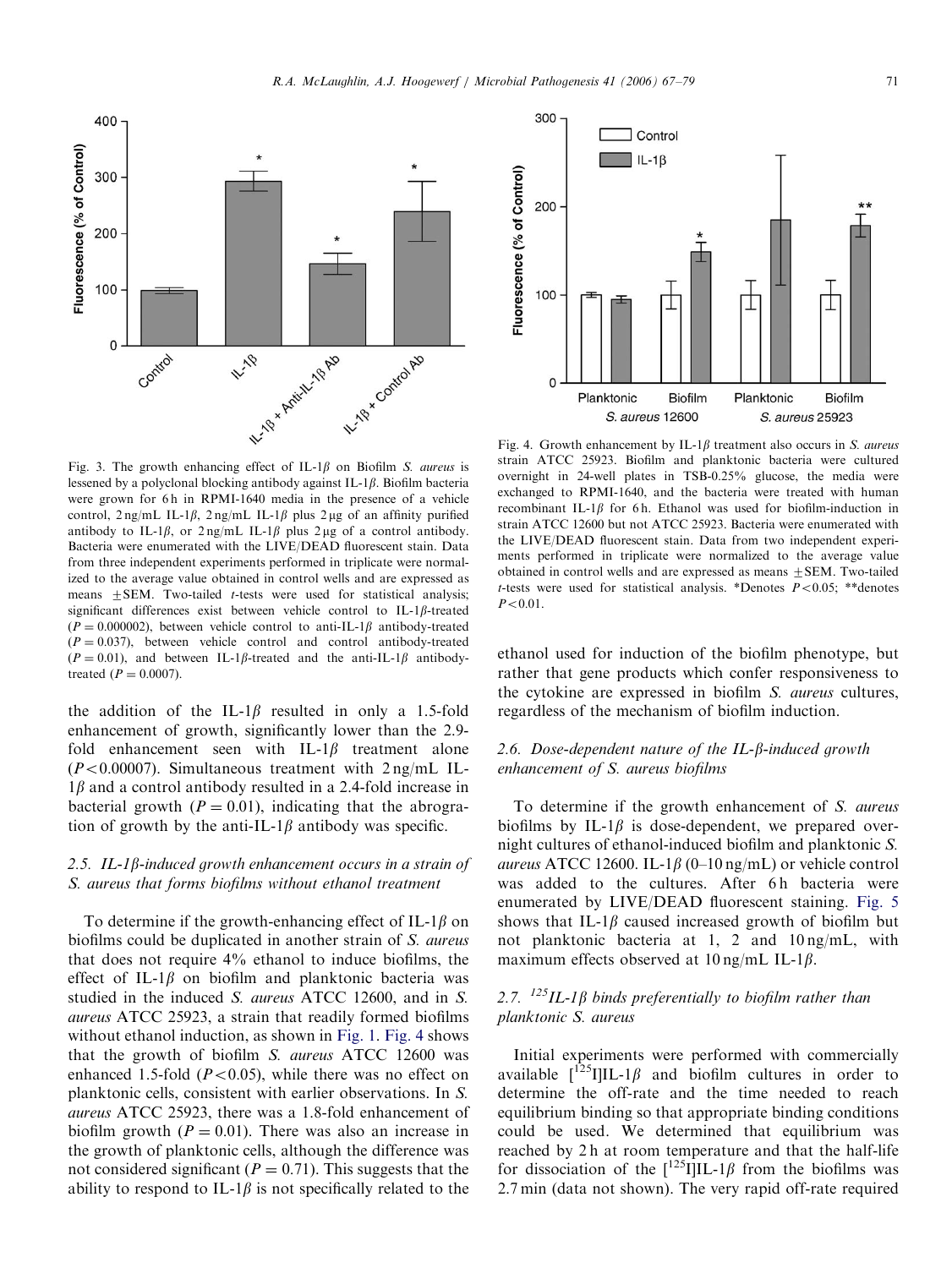<span id="page-5-0"></span>

Fig. 5. Growth enhancement of S. aureus biofilms by IL-1 $\beta$  treatment occurs in a dose-response fashion. Biofilm and planktonic bacteria were cultured overnight in 24-well plates in TSB-0.25% glucose, the media were exchanged to RPMI-1640, and the bacteria were treated with vehicle control or 0.1–10 ng/mL human recombinant IL-1 $\beta$  for 6 h. The bacteria in each well were detached by scraping, and the bacteria were enumerated by LIVE/DEAD fluorescent staining. For each experiment the fluorescence data were normalized to the average data for the control wells. Data expressed are the mean  $\pm$  SEM for triplicate wells from one experiment, representative of three experiments. Paired, two-tailed t-test was used for statistical analysis. \*Denotes  $P < 0.05$ .

short and precise timing for separation of unbound ligand and for rinses. Binding assays were performed with iodinated IL-1 $\beta$  and induced biofilm cells or planktonic cells after overnight growth. The binding of  $\int_0^{125} III L-1\beta$ was measured in the presence of increasing concentrations of unlabeled IL-1 $\beta$ , and Fig. 6 shows that specific binding was observed in both the biofilm and the planktonic cultures, suggesting that specific receptors were present in cells in both conditions. When the data were fit with an equation for a one-site competition model, it was noted that the concentration of unlabeled IL-1 $\beta$  required to reduce the  $\frac{125}{1}$ IIL- $\beta$  binding to 50% (IC<sub>50</sub>) was similar for both the biofilm and planktonic  $(38.7 \pm 1.5 \text{ and}$  $29.1 \pm 1.4$  pg/mL, respectively). However, the amount of specific binding of  $\int_1^{125} I \cdot 16$  was greater in the biofilm cells than in the density-adjusted planktonic cells, suggesting that more binding sites were present on the biofilm cells.

# 2.8. Preferential binding of biotinylated IL-1 $\beta$  to biofilm S. aureus is demonstrated by flow cytometry

Due to the low specific activity of commercially available IL-1 $\beta$  (15000 cpm/100 pg), and the fast ligand off-rate, we also examined IL-1 $\beta$  binding to S. *aureus* using a flow cytometry system that allowed for higher signal-to-noise ratios and rapid removal of unbound ligand. Since fluorescence is associated with individual events and cell-



Fig. 6. High-affinity binding of  $^{125}I$ -IL-1 $\beta$  to *S. aureus.* Biofilm and planktonic bacteria were cultured overnight in 12-well plates in TSB- $0.25\%$  glucose, the media were exchanged to RPMI-1640 containing  $0.2\%$ BSA, and the binding of  $^{125}$ I-IL-1 $\beta$  to S. aureus ATCC 12600 biofilm and planktonic cells was measured in the presence of increasing concentrations of unlabeled IL-1 $\beta$ . Binding studies were performed at room temperature for 2.5 h, and data from triplicate wells for four independent experiments for biofilm cells and three independent experiments for planktonic cells have been normalized to the percent binding observed for biofilm cells in the absence of unlabeled competitor.

bound ligand can be distinguished from unbound ligand based on size, unbound ligand does not need to be removed prior to analysis. Binding of IL-1 $\beta$  to planktonic and biofilm S. aureus was analyzed by flow cytometry using biotinylated IL-1 $\beta$  and avidin-FITC. [Fig. 7A](#page-6-0) shows a greater percentage of cells with increased fluorescence in biofilm cells (63.1%) compared to planktonic cells (11.2%). In order to verify the specificity of this binding, a protein biotinylated to the same extent as IL-1 $\beta$  was used as a negative control, and Fig. 6B shows that only 9.8% of the biofilm cells bound the negative control protein, compared to 63.1% that bound IL-1 $\beta$ . An anti-IL-1 $\beta$  antibody blocked the binding of IL-1 $\beta$  to biofilm cells, while a control antibody did not block binding ([Fig. 7B\)](#page-6-0). In four independent experiments the percentage of cells binding IL-1 $\beta$  was significantly higher ( $P = 0.002$ ) in biofilms  $(51\% + 6\%;$  SEM) compared to planktonic cells  $(9\% + 2\%; SEM)$ , and the percentage of biofilms binding IL-1 $\beta$  (51%  $\pm$  6%; SEM) was significantly higher  $(P = 0.006)$  than the number of biofilms binding the negative control protein  $(11\% \pm 1\%;$  SEM).

## 2.9. Other pro-inflammatory cytokines influence growth of biofilm S. aureus

Since the pro-inflammatory cytokine IL- $\beta$  increased the growth of biofilm S. aureus, we wanted to determine if other cytokines that are also released from activated immune system cells would also differentially affect the growth of biofilm and planktonic S. aureus. S. aureus ATCC 12600 bacteria were grown overnight as planktonic or induced biofilm cultures, and the media were exchanged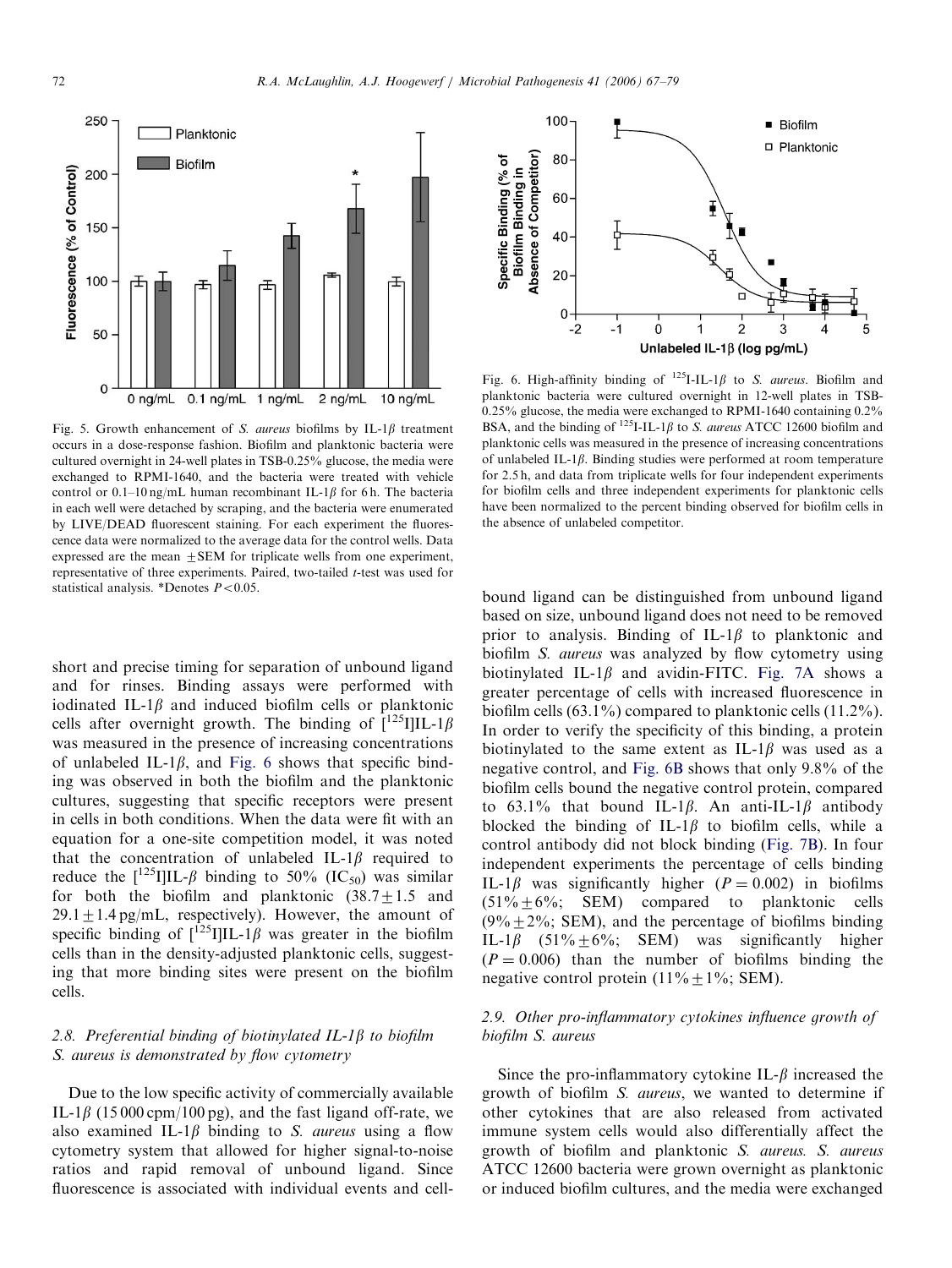<span id="page-6-0"></span>

Fig. 7. Binding of biotinylated IL-1 $\beta$  to biofilm S. aureus cells. Biofilm and planktonic cells (2.5 × 10<sup>6</sup>) were incubated with biotinylated IL-1 $\beta$  or biotinylated soybean trypsin inhibitor (negative control protein) in the presence or absence of anti-IL-1 $\beta$  antibody or a control antibody, followed by incubation with avidin-FITC. Flow cytometry was used to analyze 25000 events. Panel A shows a dot plot of the binding of IL-1 $\beta$  to biofilm and planktonic cells, while Panel B shows histograms including the percentages of cells binding the biotinylated proteins. Data shown is representative of four independent experiments; the binding of IL-1 $\beta$  was significantly higher in biofilm compared to planktonic cells (P<0.01) and the binding of IL-1 $\beta$  to biofilm cells was significantly higher than the binding of the negative control protein to these cells  $(P<0.01)$ .

to RPMI-1640. The cultures were treated with 2 ng/mL IL- $1\beta$ , macrophage inflammatory protein-1 $\alpha$  (MIP-1 $\alpha$ ), tumor necrosis factor- $\alpha$  (TNF- $\alpha$ ), interleukin-6 (IL-6), or with heat-denatured IL-1 $\beta$  for 6h. [Fig. 8](#page-7-0) shows that after 6h treatment with 2 ng/mL of the various cytokines, there was a 1.5-fold increase in cell number for IL-1 $\beta$ , a 1.9-fold increase with MIP-1 $\alpha$ , and a 1.9-fold increase with TNF- $\alpha$ , while IL-6 and heat-denatured IL-1 $\beta$  did not significantly increase growth. Since IL-6 did not promote bacterial growth, but IL-1 $\beta$ , MIP-1 $\alpha$ , and TNF- $\alpha$  did, it appears that there is some level of specificity in the interaction of cytokines and biofilm bacteria. The lack of growthpromotion by heat-denatured IL-1 $\beta$  indicates that the bacterial growth promoting effect of cytokines is dependent on active cytokines. None of the indicated cytokines increased the growth of planktonic cells.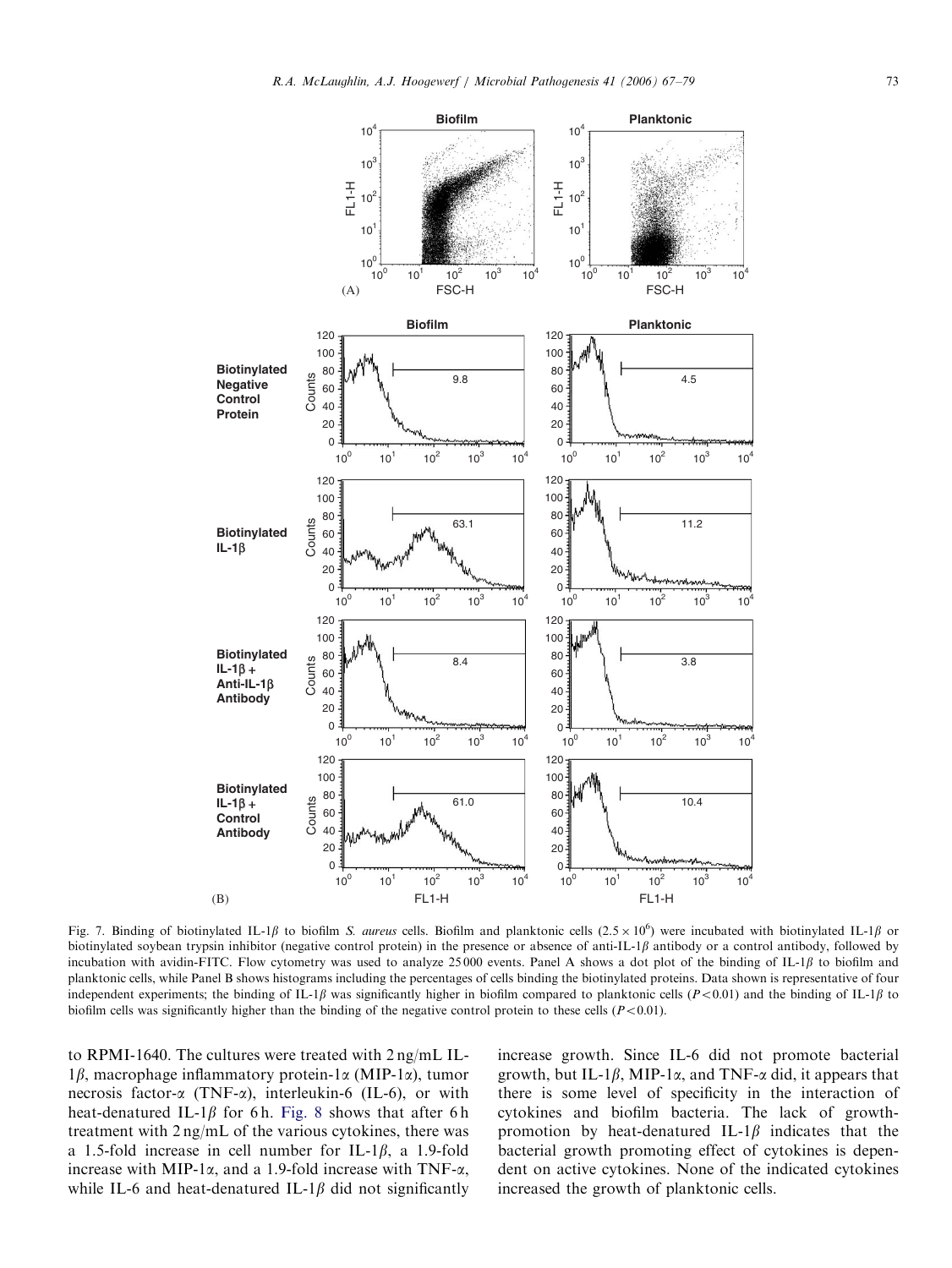<span id="page-7-0"></span>

Fig. 8. Effect of various cytokines on the growth of S. aureus ATCC 12600 biofilm and planktonic cells. Biofilm and planktonic bacteria were cultured overnight in 24-well plates in TSB-0.25% glucose, the media were exchanged to RPMI-1640, and the bacteria were treated with 2 ng/mL of various cytokines for 6 h. The bacteria in each well were detached by scraping, and the bacteria were enumerated by LIVE/DEAD fluorescent staining. For each experiment the fluorescence data were normalized to the average data for the control wells. Data expressed are the mean  $+SEM$  from two experiments performed in triplicate. A paired, two-tailed *t*-test was used for statistical analysis. \*Indicates  $P < 0.01$ ; \*\*indicates  $P < 0.05$ .

#### 3. Discussion

Our data demonstrate that proinflammatory cytokines increase the growth rate of biofilm, but not planktonic S. aureus. This suggests that gene products that are selectively expressed during growth as biofilms are responsible for the responsiveness to cytokines. Our data provide a potential explanation for the loss of cytokine-responsiveness after in vitro passaging of clinical isolates that was observed by previous researchers. Biofilm conditions more closely resemble in vivo growth and are often implicated in recalcitrant infections. The fresh clinical isolates used by Porat et al. [\[27\]](#page-11-0) and Meduri et al. [\[31\]](#page-11-0) may have likely been biofilm bacteria, and therefore responsive to cytokines. After in vitro passaging of the clinical isolates in liquid media, the biofilm phenotype may have been lost and the planktonic cells would no longer express the gene products responsible for cytokine-responsiveness. Our data demonstrating that growth of S. aureus as biofilms is necessary for cytokine-responsiveness will allow for further progress in understanding the molecular mechanisms that are used by bacteria to increase their growth in response to cytokines. This understanding will allow for the elucidation of the molecular mechanisms involved, and may lead to molecular targets for the treatment of bacterial biofilm infections.

Greater binding of IL-1 $\beta$  to biofilm cells than planktonic cells was also demonstrated. Other researchers have demonstrated cytokine binding to virulent E. coli [\[27\]](#page-11-0), M. avium [\[39\],](#page-11-0) S. flexneri [\[40\]](#page-11-0), S. aureus [\[41\]](#page-12-0), and Yersinia pestis [\[42\]](#page-12-0). Using  $125$ IL-1 $\beta$  with a specific activity  $\approx 100\,000$  cpm/pg, Porat et al. [\[27\]](#page-11-0) reported the specific binding to virulent but not avirulent  $E.$  coli, with saturation at 20 pg/mL and 20 000–40 000 sites per bacterium. The concentration of unlabeled IL-1 $\beta$  required to reduce the  $\left[ {}^{125} \text{I} \right]$ IL- $\beta$  binding to 50% (IC<sub>50</sub>) was 150 pg/mL. However, Kanangat et al. [\[41\]](#page-12-0) used 100 000 cpm (specific activity not stated) per data point and reported an  $IC_{50}$  value of  $\approx 10000 \text{ pg/mL}$  for the binding and competition of IL-1 $\beta$ in S. aureus. The difference in  $IC_{50}$  values reported by Porat and Kanangat may be due to differences in binding between Gram-positive and Gram-negative bacteria, as has been reported by Luo et al. [\[40\],](#page-11-0) but may also reflect technical difficulties in the binding experiments, particularly the fast ligand off-rate. Our  $IC_{50}$  values of 38.7 and 29.1 pg/mL, determined in experiments using one precise 3 min rinse, more closely align with the studies by Porat. We note that although binding of IL-1 $\beta$  to planktonic S. aureus did occur, the level of binding was significantly less than binding observed in biofilm S. aureus. This significantly lower level of binding was observed in both equilibrium binding studies and in flow cytometry experiments. Since growth enhancement in response to IL- $\beta$  was not observed in planktonic cultures, the low level of binding to planktonic S. *aureus* suggests that the gene responsible for cytokine responsiveness is expressed at low levels in planktonic cells, but that higher expression levels and cytokine binding are needed to affect a physiological growth response.

It must be noted that in addition to observing a growth enhancement of biofilm cells, we also observed a growth enhancement of planktonic cells by IL-1 $\beta$  when S. aureus ATCC 25923 was used, although the growth enhancement was not considered to be statistically significant. We hypothesize that since S. aureus ATCC 25923 naturally forms biofilms without induction (see [Fig. 1](#page-2-0)), the genes that are responsible for biofilm formation and for cytokine responsiveness may be constitutively expressed in this strain. It is also difficult to obtain a sufficient quantity of planktonic cells after a 6h incubation of S. aureus ATCC 25923, which results in lower absolute cell numbers for planktonic cells and higher variation in this experiment.

We observed an average 2.5-fold enhancement of cell growth by the addition  $2 \text{ ng/mL IL-1}\beta$  to induced biofilms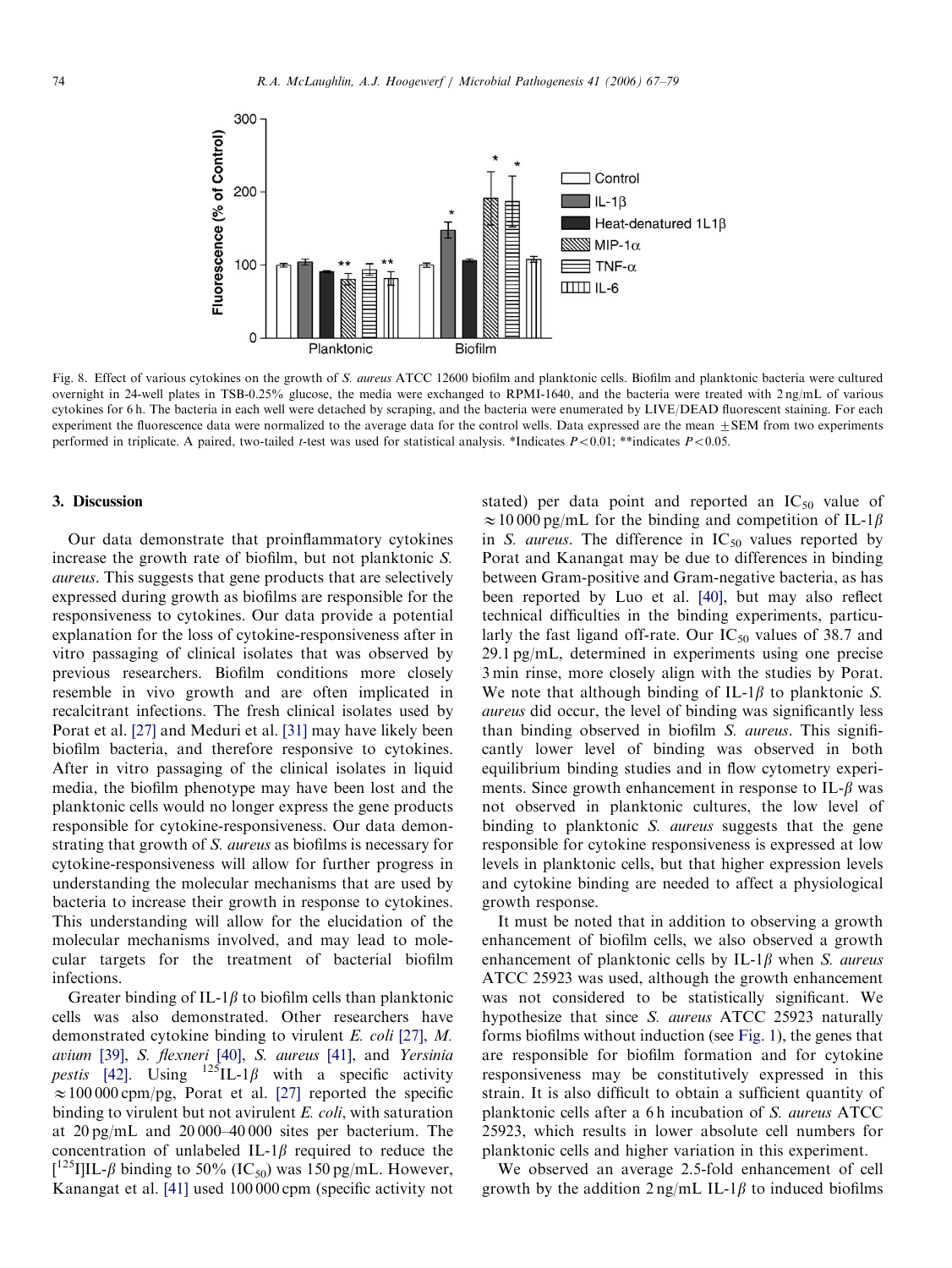of S. aureus after 6 h, with a range of 1.2- to 6-fold. This is less than the 10-fold growth enhancement of fresh clinical isolates of S. *aureus* by the addition of  $\ln \text{SL} - \ln \text{[31]}$ . Perhaps the lower growth enhancement we observed was due to differences in strain (clinical isolates vs. ATCC 12600) or due to additional phenotypic modulation of bacteria by the growth factors and other mediators present in the host infection site. Additionally, the difference could be due in part to differences in bacterial enumeration methods. Because we were concerned with inadequate dispersal of biofilms to single cells when performing plate counts, we routinely used a  $LIVE/DEAD^@$  BacLight fluorescence technique that relies on membrane integrity to enumerate cells. We would expect that traditional plate counts might underestimate numbers of biofilm bacteria, since the likelihood of many cells contributing to one colony is more likely, but our data showing less growth enhancement than was observed by Meduri et al. do not support this hypothesis. When we used traditional plate counts to enumerate bacteria in three independent experiments, we observed an average 3.4-fold enhancement of growth after a 6h IL-1 $\beta$  treatment of biofilm cells compared to untreated cells, which is higher than the 2.5 fold average enhancement that we observed in ten independent experiments enumerated by the fluorescence technique ([Fig. 2\)](#page-3-0). However, the 3.4-fold enhancement observed by plate counts is still within the 1.2- to 6-fold range observed in multiple experiments enumerated by the fluorescence technique.

Our data are consistent with and build on previous reports of growth enhancing effects of eukaryotic cytokines on bacteria. Since previous researchers have demonstrated responsiveness to cytokines in both Gram-positive [\[31\]](#page-11-0) and Gram-negative [\[27\]](#page-11-0) bacteria when tested as fresh clinical isolates, we predict that other species of bacteria that cause biofilm infections, such as P. aeruginosa in cystic fibrosis infections, may also be responsive to cytokines when the bacteria are grown as biofilms.

The ability of biofilm cells to grow more rapidly when confronted with mediators released from activated immune system cells may provide a mechanism that contributes to the ability of biofilm bacteria to resist destruction by host defenses. Earlier mechanistic explanations for increased resistance to host defenses included an inability of leukocytes to penetrate the biofilm, but Leid et al. [\[43\]](#page-12-0) have demonstrated that leukocytes can adhere to and penetrate biofilms formed under shear conditions. These researchers provide evidence that leukocyte phagocytosis, but not cytokine production, was inhibited by biofilm cultures of S. aureus [\[43\]](#page-12-0). Vuong and colleagues demonstrated that deacetylation of PIA helps S. epidermidis resist polymorphonuclear leukocyte phagocystosis and killing by cationic peptides [\[44\]](#page-12-0). Our data suggest an additional mechanism that may contribute to the ability of biofilm bacteria to evade host defenses. If host leukocytes are able to penetrate biofilms and produce cytokines upon activation, and if bacteria that are growing as biofilms express genes that allow responsiveness to cytokines, then increased bacterial growth by the biofilm allows time for a larger nidus of bacteria to develop, as well as provide increased numbers of cells that may escape the biofilm and be dispersed elsewhere to form distant infections. Beenken and colleagues examined transcriptional profiles of all S. aureus genes under biofilm and planktonic conditions and noted that 48 genes were induced at least 2-fold under biofilm conditions [\[10\]](#page-11-0). The functions of several of these genes are unknown. We hypothesize that one or more proteins that are induced in S. aureus biofilms bind(s) to IL-1 $\beta$  and participate(s) in a regulatory pathway that results in an increased growth rate.

## 4. Conclusions

Our results provide evidence that IL-1 $\beta$  binds preferentially to S. aureus biofilms in comparison to planktonic cultures. Additionally, enhanced growth of S. aureus in response to cytokine treatment is observed in biofilm but not planktonic cultures. Our data suggest that genes enabling cytokine-responsiveness are upregulated in biofilms. Among other mechanisms, biofilms may evade host defenses by growing more rapidly in response to the inflammatory mediators released by activated host defense cells.

#### 5. Materials and methods

#### 5.1. Bacterial strains and biofilm induction

The bacteria used in this study were S. aureus ATCC 12600, S. epidermidis ATCC 35984, S. aureus ATCC 6538, and S. aureus ATCC 25923. The identity of bacterial strains was confirmed by the use of API Staph tests (bioMerieux, Durham, NC). Bacterial strains were grown for 3 h in 5 mL Nutrient Broth in a shaking water bath at  $37^{\circ}$ C at 200 rpm. For biofilm studies, the OD<sub>600</sub> of the 3 h cultures was determined, and aliquots were used to inoculate the wells of multi-well tissue culture-treated plates (Corning Costar, Cambridge, MA). The bacteria were cultured for 15–16h (overnight) at  $23^{\circ}$ C without shaking in Tryptic Soy Broth (TSB; DIFCO laboratories) containing 0.25% glucose. To test biofilm induction, some wells contained 4% NaCl or 4% ethanol in addition to the TSB-0.25% glucose [\[17\]](#page-11-0). Control wells contained TSB-0.25% glucose without the addition of bacteria. Biofilm induction by 4% ethanol or 4% NaCl was also tested using RPMI-1640 as growth medium instead of TSB containing  $0.25\%$  glucose.

#### 5.2. Quantitation of biofilm formation by crystal violet staining

Biofilm formation was quantitated using previously reported methods [\[45\].](#page-12-0) Media and non-adherent cells were removed from each well by aspiration, and wells were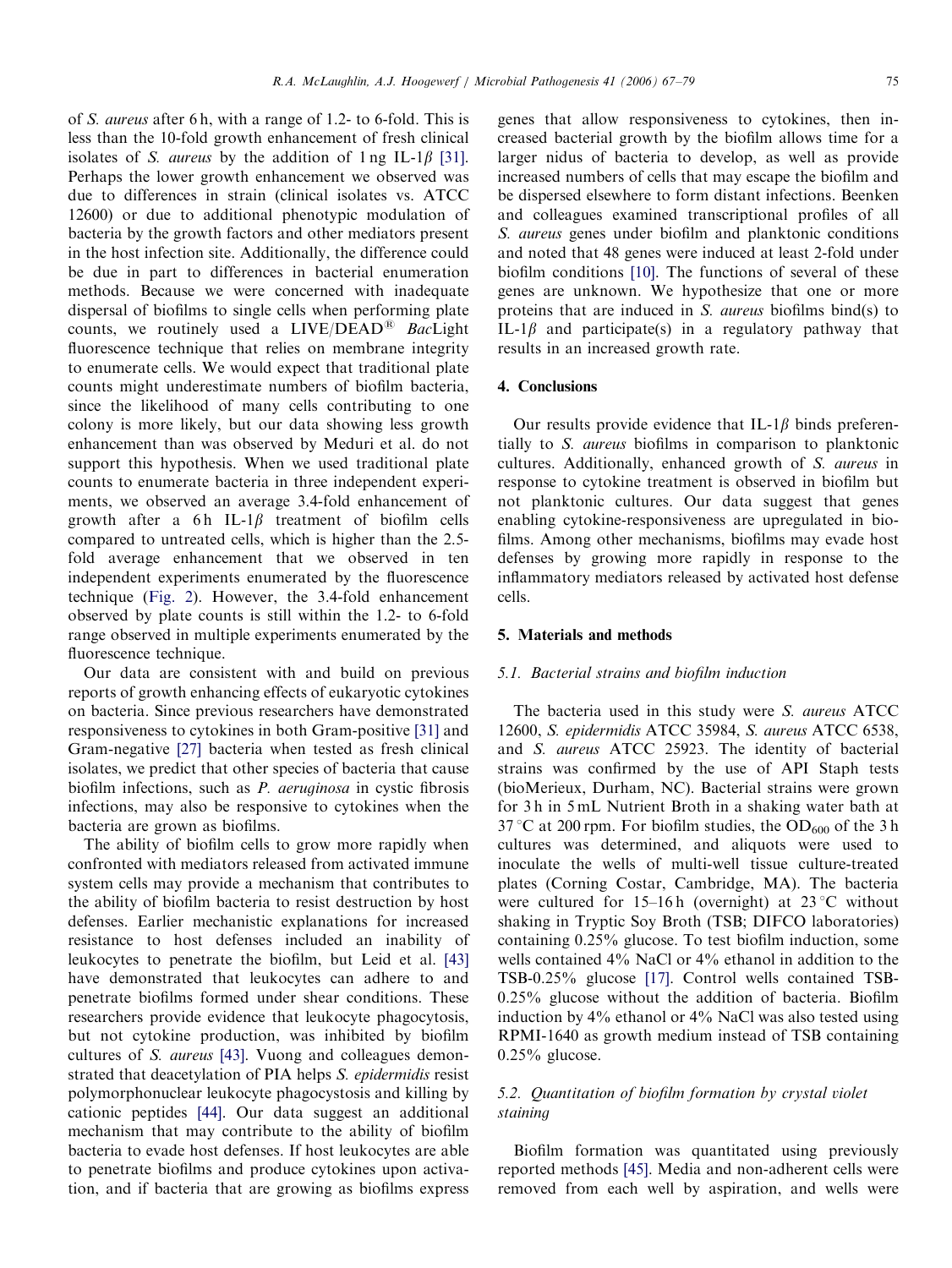rinsed with 0.85% NaCl. One percent Crystal Violet was added to each well and the dishes were incubated for 10 min at  $23^{\circ}$ C. Excess Crystal Violet was removed by aspiration and the wells were rinsed three times with 0.85% NaCl. The wells were allowed to air-dry in the inverted position and were photographed. For quantitation, the dye was solubilized with ethanol and the crystal violet absorbance was measured in a multi-well plate format spectrophotometer (Finstruments<sup>TM</sup> Multiskan MCC340) MKII 347, MTX Lab Systems, Inc.) at 620 nm. The absorbance values obtained from control wells that received media only at the time of cell seeding were subtracted from the experimental values for each well.

## 5.3. Treatment of planktonic and biofilm bacteria with cytokines and antibodies

Bacteria were seeded in multi-well tissue culture plates (Corning Costar, Corning, NY) at a final  $OD_{600}$  of 0.05 and were grown overnight at  $23^{\circ}$ C in multi-well tissue culture plates in TSB-0.25% glucose or in TSB-0.25% glucose containing 4% ethanol in order to culture planktonic and biofilm bacteria, respectively. The defined medium, RPMI-1640, containing 2 mM L-glutamine and 4 mM sodium pyruvate was used for experiments with cytokines [\[31\]](#page-11-0). For wells containing biofilms, the nonadherent cells and media were aspirated, the biofilm layers were rinsed with 0.85% NaCl, and RPMI-1640 medium containing 4% ethanol was added to the wells. For wells containing planktonic cells, cells and media were transferred to microcentrifuge tubes and cell pellets were obtained by centrifugation at 5000g for 3 min in a microcentrifuge. The cell pellets were rinsed once with 0.85% NaCl, resuspended in RPMI-1640 medium, and transferred to an empty well. Recombinant human cytokines interleukin-1 $\beta$ , MIP-1 $\alpha$ , TNF- $\alpha$ , IL-6, or antihuman IL-1 $\beta$  (Peprotech, Rocky Hill, NJ) were resuspended in sterile water and added to triplicate wells of either biofilm or planktonic bacteria. Control wells received an identical volume of sterile water. The plates were incubated at  $23^{\circ}$ C for 0–9 h. Following cytokine treatment, all wells were scraped to detach adherent cells, and all of the cells in each well were transferred to separate microfuge tubes for bacterial enumeration. For antibody treatment, 2 µg anti-human IL-1 $\beta$  was incubated with 2 ng IL-1 $\beta$  for 15 min prior to addition to the bacterial cultures. For some experiments, IL-1 $\beta$  was heat denatured for 20 min at  $95^{\circ}$ C.

#### 5.4. Bacterial enumeration

Bacteria were enumerated either by standard plate counts on Tryptic Soy Agar plates, or by fluorescence using the LIVE/DEAD<sup>®</sup> BacLight Bacterial Viability Kit (Molecular Probes, Eugene, OR), in accordance with the manufacturer's instructions. This kit uses two stains to differentiate between live and dead bacteria based on

membrane integrity. Live bacteria stain with SYTO 9 dye and were measured with a fluorometer (Packard FluoroCount) using Excitation of 485 nm and Emission of 530 nm. Dead bacteria stain with propidium iodide, and an Excitation of 485 nm and Emission at 620 nm were used. For each experiment, standard curves were prepared from the experimental bacterial samples and were stained with the  $LIVE/DEAD^®$  stain. Duplicate plate counts were also performed on one of the standard curve samples so that the fluorescence data could be related to colony forming units (CFU) measured by plate counts. Fluorescence standard curves have been linear over a two-log range.

## 5.5. RNA isolation

Total RNA was prepared from S. aureus cultures. S. aureus cultures were grown overnight in 6-well tissue culture plates (Corning Costar, Corning, NY) planktonically in TSB-0.25% glucose or as a biofilm in TSB-0.25% glucose containing 4% ethanol. The medium was exchanged to RPMI-1640 (planktonic cells) or RPMI-1640 containing 4% ethanol (biofilm cells), as described earlier. After 6h incubation at  $22^{\circ}$ C in RPMI-1640 media, the planktonic cells were transferred to microcentrifuge tubes, and cell pellets were obtained by centrifugation at 10,000g for 2 min. The supernatant was removed and 1 mL TRIreagent (Sigma, St. Louis, MO) was added to the cell pellet for RNA isolation. For biofilm cells, the media and nonadherent cells were removed, the biofilm cell layers were rinsed once with 0.85% NaCl, and 1 mL TRI-reagent was added directly to the wells and cells were detached by scraping. The biofilm cells and TRI-reagent were transferred to microcentrifuge tubes for RNA isolation. Glass beads (0.4 g; 0.1 mm diameter; Biospec, Bartlesville, OK) and  $25 \mu L$  of a saturated solution of hexa-decyl-trimethylammonium bromide [\[46\]](#page-12-0) were added to the tubes containing TRI-reagent, and the cells were lysed with a 3-min pulse in a mini Bead Beater (Biospec). Total RNA was isolated from the cell lysate following the manufacturer's instructions. The RNA concentration was determined by measuring the OD<sub>260</sub>. Ten micrograms of total RNA were treated with DNase using a DNA-free<sup>TM</sup> kit (Ambion, Austin, TX), and the concentration of DNA-free RNA was determined by measuring the  $OD<sub>260</sub>$  and verified by ethidium bromide staining on agar.

## 5.6. Transcription analysis by real-time reverse transcriptase PCR (RT-PCR)

RT-PCR was carried out using the Access RT-PCR System (Promega, Madison, WI) and  $0.5 \mu$ g total RNA per sample tube. Master mixes were prepared following the manufacturer's instructions, using a final concentration of each primer of  $0.8 \mu M$ . Primers were obtained from The Midland Certified Reagent Company (Midland, TX) and the sequences were as follows: for gyr (GenBank accession no. D10489, nt 219-536), Forward 5' TTA TGG TGC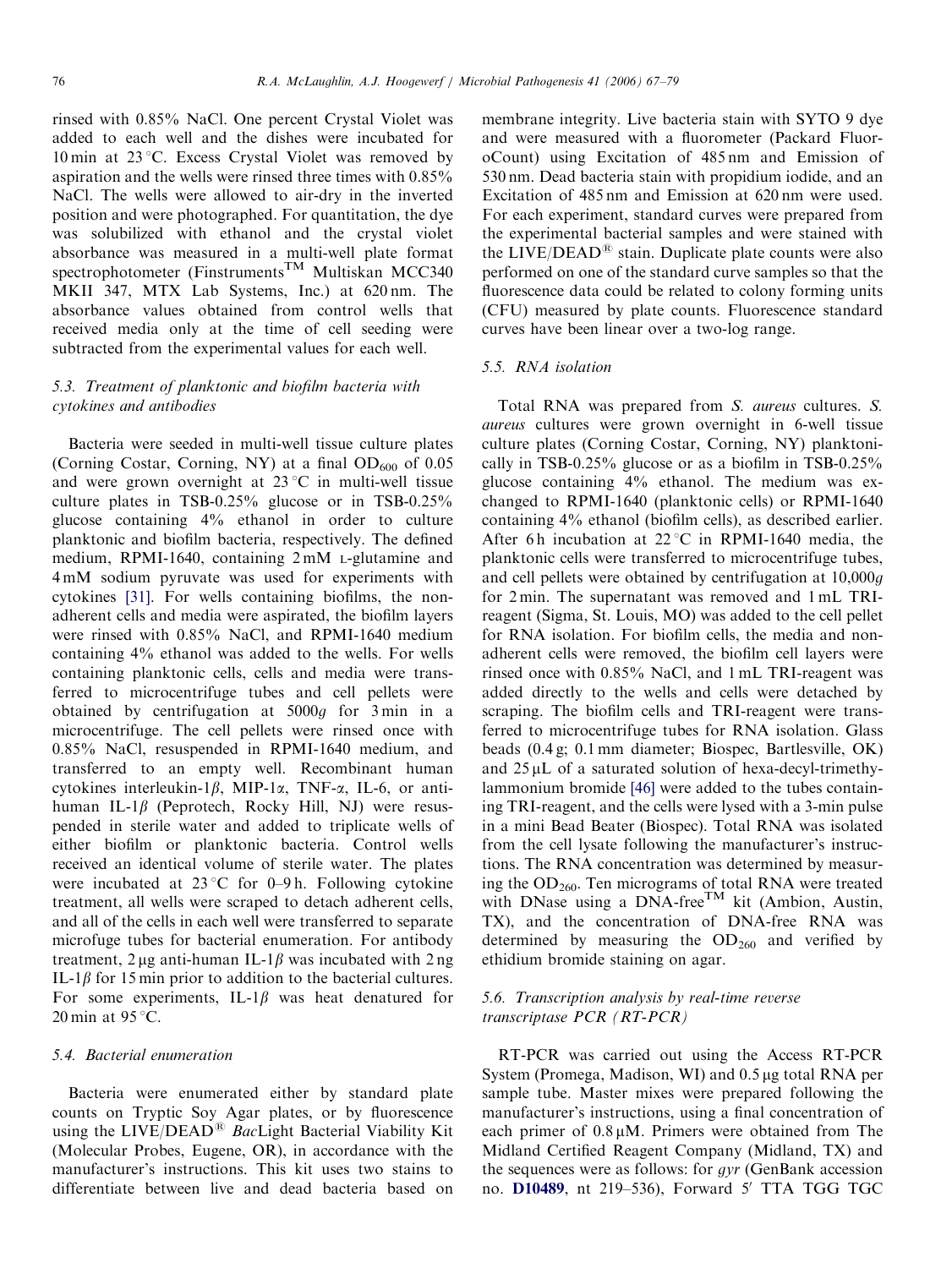TGG GCA AAT ACA, Reverse 5'CAC CAT GTA AAC CAC CAG ATA; for icaD (GenBank accession no. AF086783, nt 3532-3729), Forward 5'ATG GTC AAG CCC AGA CAG AG, Reverse 5'AGT ATT TTC AAT GTT TAA AGC AA; for lytM (GenBank accession no. L77194, nt 55-759), Forward 5'CAT GCA TTA GCG TTG AAT CG, Reverse 5'CTC GCG TCT GGA CCT ACA TT; for atl (GenBank accession no. D17366, nt 2326-2915), Forward 5'GCC TGT TGC AAA GTC AAC AA, Reverse 5'CAC CGA CAC CCC AAG ATA AG. Real-time PCR was carried out on a SmartCycler (Cepheid, Sunnyvale, CA) using  $25 \mu L$  sample volume and a 45 min reverse transcriptase step at  $48^{\circ}$ C, a 2 min denaturation step at 94 °C, and 40 cycles of PCR (94 °C) for 30 s, 57 °C for 30 s, 68 °C for 70 s). Product formation was monitored at the end of each cycle via the fluorescence of the double-stranded DNA dye, SYBR green. Product formation was verified by electrophoresis of the PCR products on 1.0% agarose gels and visualization by ethidium bromide staining.

# 5.7. Binding of  $\int_1^{125} I \cdot \int_1^{125} I \cdot \int_1^{125} I \cdot \int_1^{125} I \cdot \int_1^{125} I \cdot \int_1^{125} I \cdot \int_1^{125} I \cdot \int_1^{125} I \cdot \int_1^{125} I \cdot \int_1^{125} I \cdot \int_1^{125} I \cdot \int_1^{125} I \cdot \int_1^{125} I \cdot \int_1^{125} I \cdot \int_1^{125} I \cdot \int_1^{125} I \cdot \int_1^{125} I \cdot$ and planktonic cells

[ $^{125}$ I]Interleukin-1 $\beta$  (2250 Ci/mmol) was used for equilibrium binding studies (Amersham, Piscataway, NJ). In preliminary experiments it was determined that equilibrium was reached by 2 h of incubation at  $22^{\circ}$ C. Biofilm cell layers that were grown overnight in TSB-0.25% glucose containing 4% ethanol were rinsed once with 0.85% NaCl, and the medium was replaced with Complete RPMI-1640 containing 0.2% bovine serum albumin (BSA) and 4% ethanol (0.5 mL per well in 12-well tissue culture plates). For comparison purposes, the cell density in biofilm wells was measured by harvesting the cells from similarly seeded biofilm wells, resuspending them in 1 mL Complete RPMI-1640, and measuring the optical density at 600 nm. Planktonic cells that were grown overnight in TSB-0.25% glucose were transferred to Eppendorf tubes, collected by centrifugation, rinsed with 0.85% NaCl, and resuspended in Complete RPMI-1640 containing 0.2% BSA at a similar density to the biofilm cells. At precise time intervals,  $\int_{0}^{125} I \cdot \int_{0}^{125} I \cdot (0.1 \, \text{ng}, \, 15000 \, \text{cpm},$ diluted in RPMI-1640 containing 0.2% BSA) was added to individual wells or tubes. For the determination of nonspecific binding, unlabeled IL-1 $\beta$  (0.02–50 ng/mL) was added to some wells or tubes prior to the addition of the  $\left[\frac{125}{11L-1}\right]$ . The cells were incubated at 22 °C for 2.5 h. The free  $\left[\frac{125}{1}\right]$ IL-1 $\beta$ was separated from the bound  $\int_1^{125} I - IL \parallel \beta$  by removing the binding medium from biofilm cell layers, or by centrifugation at 10 000 rpm for 2 min followed by aspiration for planktonic cells. The biofilm cell layers and planktonic cells were rinsed once by adding 0.5 mL 0.85% NaCl and removing the rinse after 3 min. Fresh medium (0.25 mL) was added to the wells or tubes, and adherent cells were detached from the wells by scraping and were transferred to scintillation vials. Planktonic cells were resuspended and transferred to scintillation vials. To lyse cells, 0.25 mL of a solution containing 0.85% NaCl, 0.2% BSA and 0.5% Triton X-100 was added to the cells. Bound  $[$ <sup>125</sup>I]IL-1 $\beta$  was quantitated by adding 5 mL Ultima Gold<sup>TM</sup> scintillation fluid (Sigma, St. Louis, MO) and counting in a scintillation counter (Beckman LS 6500) for 10 min. Total CPM from one well of a 12-well plate averaged 500 cpm. Values obtained for binding of  $\left[\frac{125}{1}\right] IL-1\beta$  to an empty well or an empty microcentrifuge tube were subtracted from the biofilm and planktonic experimental values, respectively, and the data from multiple experiments are expressed as the percent binding of biofilm cells in the absence of unlabeled competitor.

#### 5.8. Flow cytometry

Flow cytometry was carried out using a FACSCalibur flow cytometer equipped with 488 and 635 nm lasers and FACS-Flow sheath fluid (BD Biosciences, San Jose, CA). Using CellQuest Pro software (Becton Dickinson), data were acquired and analyzed for forward scatter (FSC-H), side scatter (SSC-H), and FITC fluorescence (FL1-H). Instrument settings were set to maximize discrimination of bacteria from debris, and included a Forward Scatter setting of EO1, log amplification and threshold of 300; Side Scatter setting of 420, log amplification and threshold of 320; and FL1 setting of 570 with log amplification. A total of 25 000 events were collected using low flow rate. Planktonic or biofilm bacteria from 15 to 16 h overnight cultures were rinsed once with PBS and then fixed with  $1\%$  formaldehyde,  $1\%$  BSA,  $0.01\%$ EDTA in PBS for 2h at 4 °C. A total of  $1 \times 10^8$  cells (as determined by optical density and comparison to standard curve) were centrifuged for 2 min at 10 000 rpm, and the pellet was resuspended in 1 mL Dulbecco's PBS. A Fluorokine Kit for Human Interleukin-1 $\beta$  (R&D Systems, Catalog Number NFLB0; Minneapolis, MN) was used for flow cytometric analysis of IL-1 $\beta$  binding sites on bacteria. Biofilm or planktonic bacteria  $(25 \mu L, 2.5 \times 10^6 \text{ cells})$  were mixed with biotinylated-IL-1 $\beta$  or biotinylated soybean trypsin inhibitor (negative control) for 1 h at  $4^{\circ}$ C, followed by a 30 min incubation at  $4^{\circ}$ C with avidin-FITC, according to the manufacturer's instructions. Cells were diluted to 1 mL with kit-provided wash buffer and used immediately for flow cytometry analysis. For specificity testing, kit-provided polyclonal goat IgG anti-human IL-1 $\beta$  blocking antibody or control antibody (polyclonal goat IgG; ICN/CAPPEL, Aurora, OH) were used following kit instructions.

#### 5.9. Statistical analysis

The paired Student's *t*-test was used for the statistical analysis of data. Graphs were created using GraphPad Prism 4.03.

#### Acknowledgments

We thank David DeHeer for his critical review of the manuscript. This work was supported by the Calvin College Science Division, Grant 52002664 from the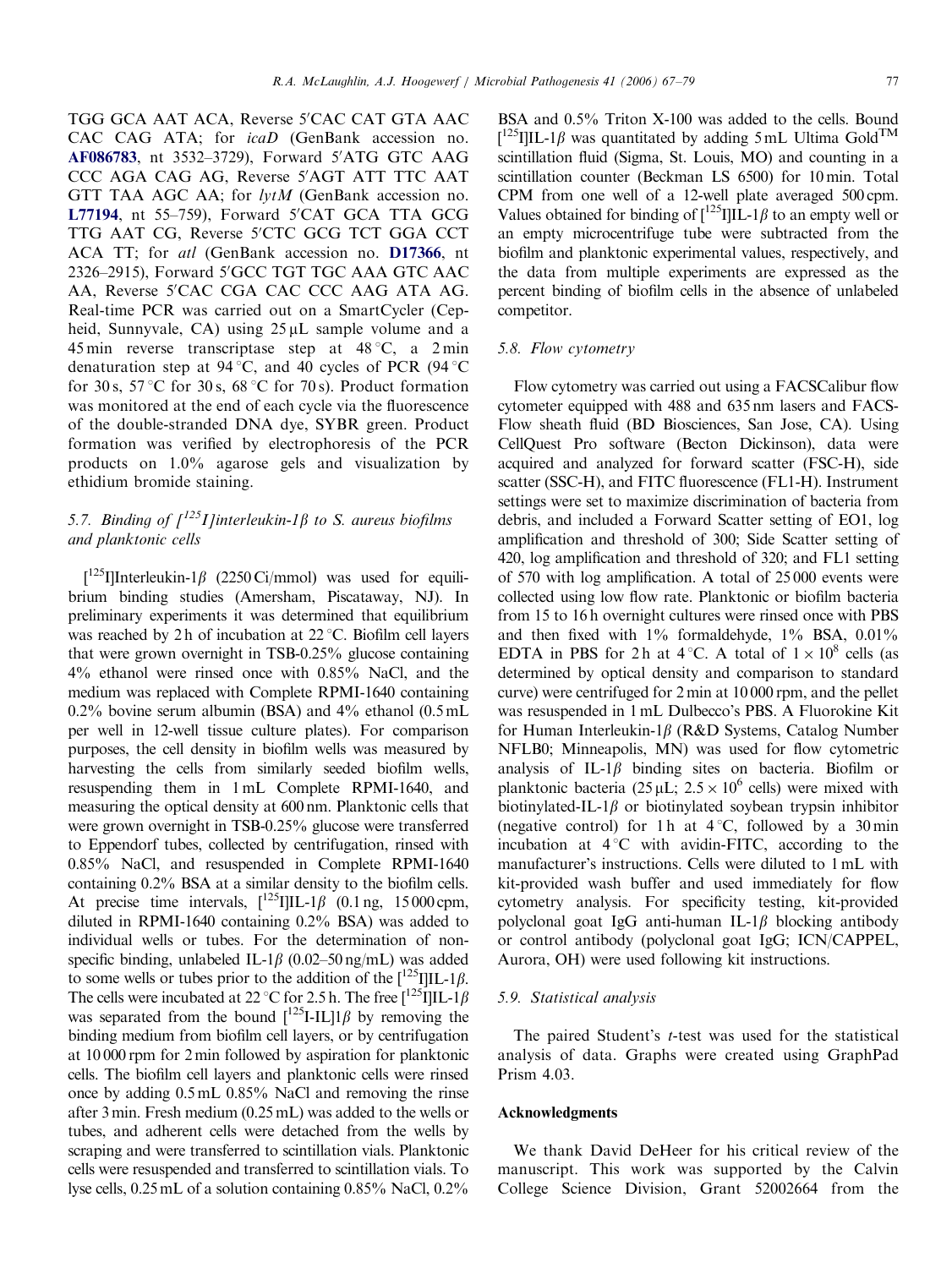<span id="page-11-0"></span>Howard Hughes Medical Institute, and MRI Grant 0321049 from the National Science Foundation.

#### References

- [1] Costerton JW, Lewandowski Z, Caldwell DE, Korber DR, Lappin-Scott HM. Microbial biofilms. Annu Rev Microbiol 1995;49:711–45.
- [2] Desai M, Buhler T, Weller PH, Brown MRW. Increasing resistance of planktonic and biofilm cultures of Burkholderia cepacia to ciprofloxacin and ceftazimidime during exponential growth. J Antimicrob Chemother 1998;42:153–60.
- [3] Gilbert P, Das J, Foley I. Biofilms susceptibility to antimicrobials. Adv Dent Res 1997;11:160–7.
- [4] Meluleni GJ, Grout M, Evans DJ, Pier GB. Mucoid Pseudomonas aeruginosa growing in a biofilm in vitro are killed by opsonic antibodies to the mucoid expolysaccharide capsule but not by antibodies produced during chronic lung infection in cystic fibrosis patients. J Immunol 1995;155:2029–38.
- [5] Stewart PS, Grab L, Diemar JA. Analysis of biocide transport limitation in an artificial biofilm system. J Appl Microbiol 1998;85:495–500.
- [6] Costerton JW. Cystic fibrosis pathogenesis and the role of biofilms in persistent infection. Trends Microbiol 2001;9:50–2.
- [7] Gordon CA, Hodges NA, Marriott C. Use of slime dispersants to promote antibiotic penetration through the extracellular polysaccharide of mucoid Pseudomonas aeruginosa. Antimicrob Agents Chemother 1991;35:1258–60.
- [8] Ishida H, Ishida Y, Kurosaka Y, Otani T, Sato K, Kobayashi H. In vitro and in vivo activities of levofloxacin against biofilm-producing Pseudomonas aeruginosa. Antimicrob Agents Chemother 1998;42: 1641–5.
- [9] Spoering AL, Lewis K. Biofilms and planktonic cells of *Pseudomonas* aeruginosa have similar resistance to killing by antimicrobials. J Bacteriol 2001;183:6746–51.
- [10] Beenken KE, Dunman PM, McAleese F, Macapagal D, Murphy E, Projan SJ, et al. Global gene expression in Staphylococcus aureus biofilms. J Bacteriol 2004;186:4665–84.
- [11] Cho SH, Naber K, Hacker J, Ziebuhr W. Detection of the icaADBC gene cluster and biofilm formation in Staphylococcus epidermidis isolates from catheter-related urinary tract infections. Int J Antimicrob Agents 2002;19:570–5.
- [12] Jarrett WA, Ribes J, Manaligod JM. Biofilm formation on tracheostomy tubes. Ear Nose Throat J 2002;81:659–61.
- [13] McLaughlin-Borlace L, Stapleton F, Matheson M, Dart JK. Bacterial biofilm on contact lenses and lens storage cases in wearers with microbial keratitis. J Appl Microbiol 1998;84:827–38.
- [14] Costerton JW, Stewart PS, Greenberg EP. Bacterial biofilms: a common cause of persistent infections. Science 1999;284:1318–22.
- [15] Götz F. Staphylococcus and biofilms. Mol Microbiol 2002;43: 1367–78.
- [16] Heilmann C, Schweitzer O, Gerke C, Vanittanakom N, Mack D, Götz F. Molecular basis of intercellular adhesion in the biofilmforming Staphylococcus epidermidis. Mol Microbiol 1996;20:1083–91.
- [17] Knobloch JK- M, Bartscht K, Sabottke A, Rohde H, Feucht H- H, Mack D. Biofilm formation by Staphylococcus epidermidis depends on functional RsbU, an activator of the sigB operon: differential activation mechanisms due to ethanol and salt stress. J Bacteriol 2001;183:2624–33.
- [18] Rachid S, Ohlsen K, Wallner U, Hacker J, Hecker M, Ziebuhr W. Alternative transcription factor  $\sigma^B$  is involved in regulation of biofilm expression in Staphylococcus aureus mucosal isolate. J Bacteriol 2000;182:6824–6.
- [19] Conlon KM, Humphreys H, O'Gara JP. icaR encodes a transcriptional repressor involved in environmental regulation of ica operon expression and biofilm formation in Staphylococcus epidermidis. J Bacteriol 2002;184:4400–8.
- [20] Tormo MA, Marti M, Valle J, Manna AC, Cheung AL, Lasa I, et al. SarA is an essential positive regulator of Staphylococcus epidermidis biofilm development. J Bacteriol 2005;187:2348–56.
- [21] Mizgerd JP, Spieker MR, Doerschuk CM. Early response cytokines and innate immunity: essential roles for TNF receptor 1 and type I IL-1 receptor during Escherichia coli pneumonia in mice. J Immunol 2001;166:4042–8.
- [22] Hultgren OH, Svensson L, Tarkowski A. Critical role of signaling through IL-1 receptor for development of arthritis and sepsis during Staphylococcus aureus infection. J Immunol 2002;168: 5207–12.
- [23] Kielan T, Bearden ED, Baldwin AC, Esen N. IL-1 and TNF-alpha play a pivotal role in the host immune response in a mouse model of Staphylococcus aureus-induced experimental brain abscess. J Neuropathol Exp Neurol 2004;63:381–96.
- [24] Murphy PM, Lane HC, Gallin JI, Fauci AS. Marked disparity in incidence of bacterial infections in patients with the acquired immunodeficiency syndrome receiving interleukin-2 or interferon- $\gamma$ . Ann Intern Med 1988;108:36–41.
- [25] Meduri GU, Headley S, Kohler G, Stentz F, Tolley E, Umberger R, et al. Persistent elevation of inflammatory cytokines predicts a poor outcome in ARDS. Plasma IL-1 $\beta$  and IL-6 are consistent and efficient predictors of outcome over time. Chest 1995;107:1062–73.
- [26] Klempner MS, Noring R, Mier JW, Atkins MB. An acquired chemotactic defect in neutrophils from patients receiving interleukin-2 immunotherapy. N Engl J Med 1990;322:959–66.
- [27] Porat R, Clark BD, Wolff SM, Dinarello CA. Enhancement of growth of virulent strains of Escherichia coli by Interleukin-1. Science 1991;254:430–2.
- [28] Denis M, Gregg EO. Recombinant tumor necrosis factor-alpha decreases whereas recombinant interleukin-6 increases growth of a virulent strain of Mycobacterium avium in human macrophages. Immunology 1990;71:139–41.
- [29] Denis M, Campbell D, Gregg EO. Interleukin-2 and granulocytemacrophage colony-stimulating factor stimulate growth of a virulent strain of Escherichia coli. Infect Immunol 1991;59:1853–6.
- [30] Kanangat S, Meduri GU, Tolley EA, Patterson DR, Meduri CU, Pak C, et al. Effects of cytokines and endotoxin on the intracellular growth of bacteria. Infect Immun 1999;67:2834–40.
- [31] Meduri GU, Kanangat S, Stefan J, Tolley E, Schaberg D. Cytokines IL-1 $\beta$ , IL-6, and TNF- $\alpha$  enhance the in vitro growth of bacteria. Am J Respir Crit Care Med 1999;160:961–7.
- [32] Meduri GU, Kanangat S, Bronze M, Patterson DR, Meduri CU, Pak C, et al. Effects of methylprednisolone on intracellular bacterial growth. Clin Diagn Lab Immunol 2001;8:1156–63.
- [33] Lee J-H, Del Sorbo L, Khine AA, De Azavedo J, Low DE, Bell D, et al. Modulation of bacterial growth by tumor necrosis factor-a in vitro and in vivo. Am J Crit Care Med 2003;168:1462–70.
- [34] Kim KS, Le J. IL-1 $\beta$  and *Escherichia coli*. Science 1992;258:1562.
- [35] Porat R, Clark BD, Wolff SM, Dinarello CA. IL-1 $\beta$  and Escherichia coli. Science 1992;258:1562–3.
- [36] Goerke C, Campana S, Bayer MG, Doring G, Botzenhart K, Wolz C. Direct quantitative transcript analysis of the agr regulon of Staphylococcus aureus during human infection in comparison to the expression profile in vitro. Infect Immun 2000;68:1304–11.
- [37] Heilmann C, Hussain M, Peters G, Götz F. Evidence for autolysinmediated primary attachment of Staphylococcus epidermidis to a polystyrene surface. Mol Microbiol 1997;24:1013–24.
- [38] Ramadurai L, Jayaswal RK. Molecular cloning, sequencing, and expression of lytM, a unique autolytic gene of Staphylococcus aureus. J Bacteriol 1997;179:3625–31.
- [39] Denis M. Interleukin-6 is used as a growth factor by virulent Mycobacterium avium: presence of specific receptors. Cell Immunol 1992;141:182–8.
- [40] Luo G, Niesel DW, Shaban RA, Grimm EA, Klimpel GR. Tumor necrosis factor alpha binding to bacteria: evidence for a high-affinity receptor and alteration of bacterial virulence properties. Infect Immun 1993;61:830–5.